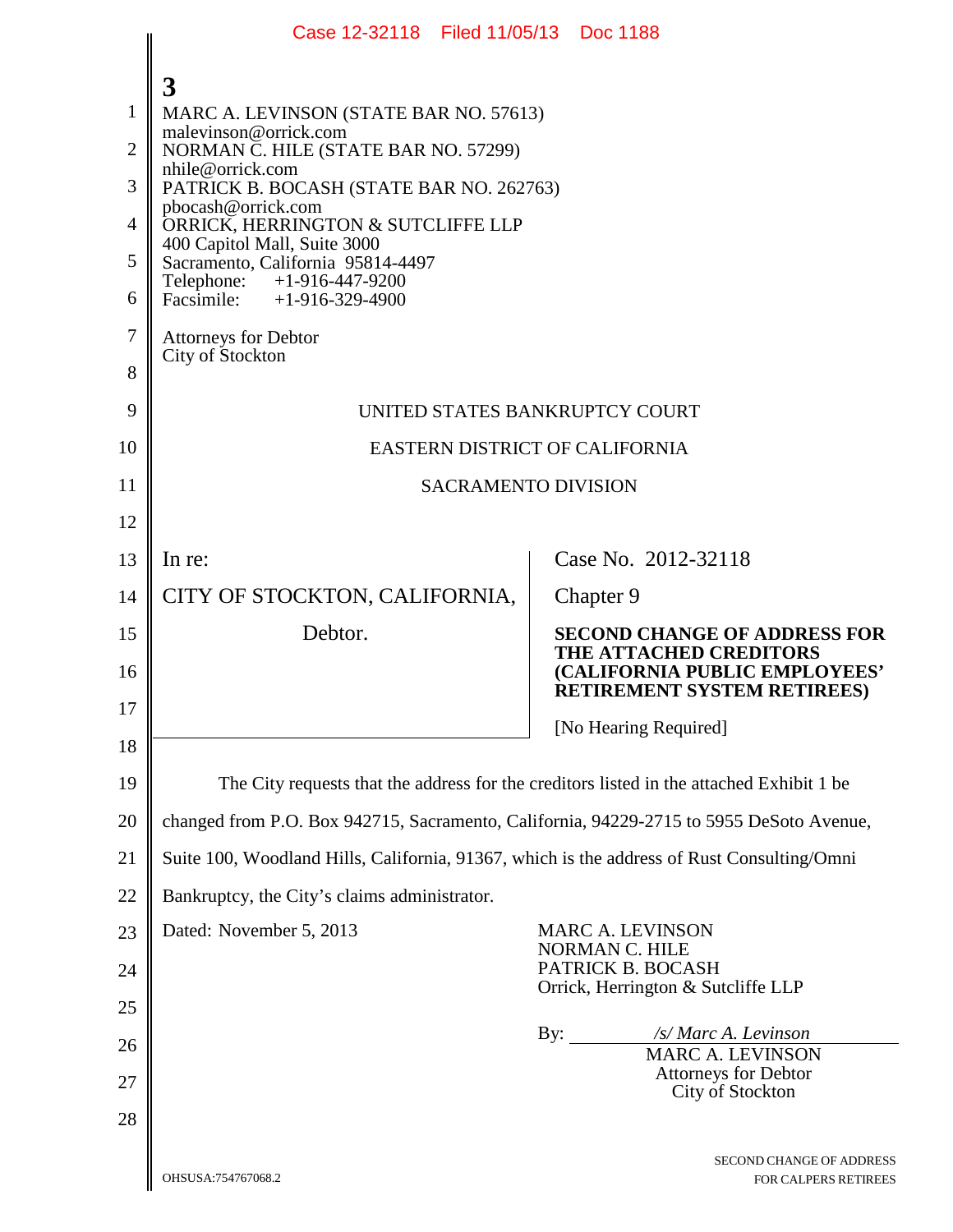## **Exhibit 1**